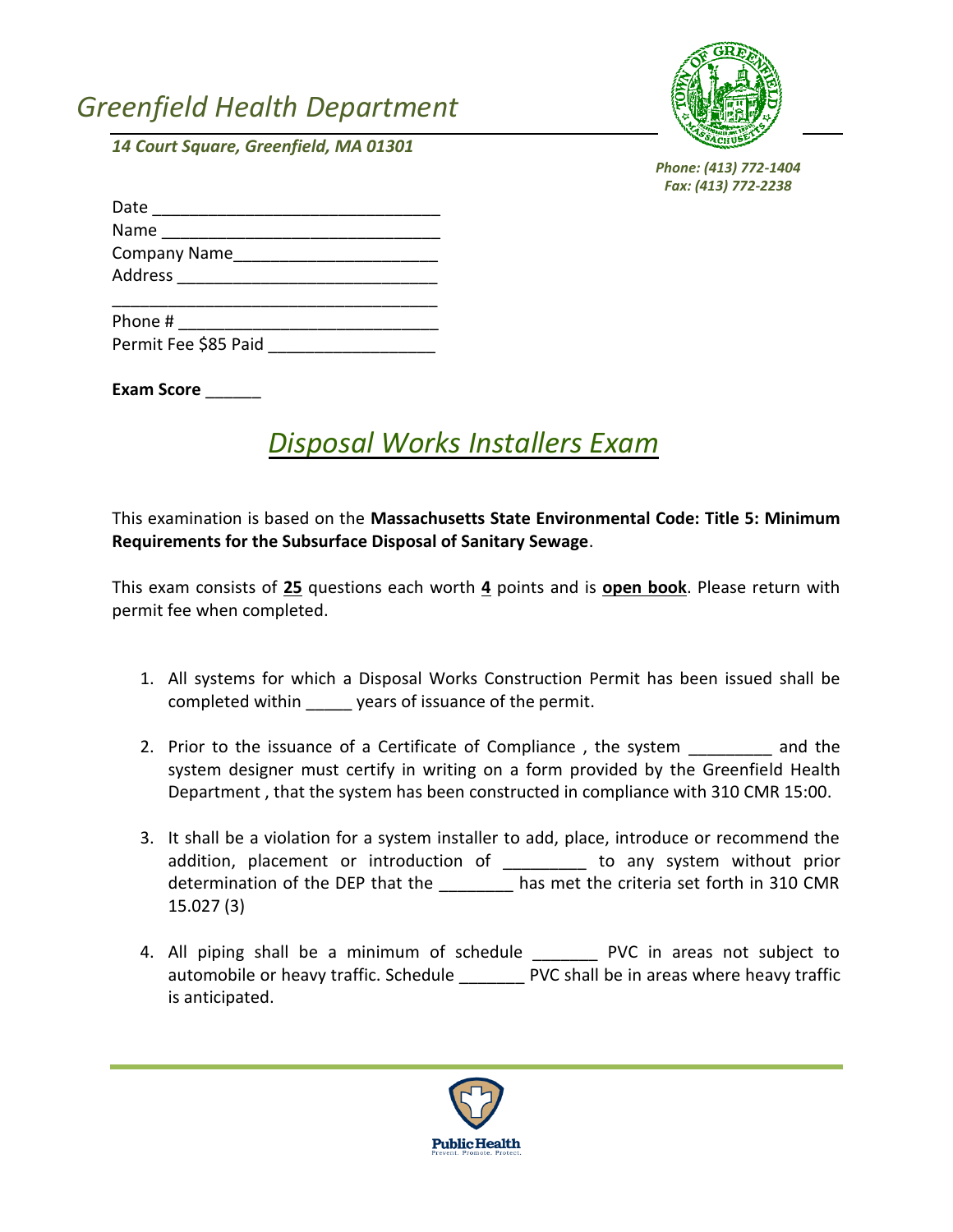- 5. What is the **minimum distance** required for a surface water supply (reservoirs and impoundments) to be located from the :
	- Septic tank: feet
	- Leaching facility: \_\_\_\_\_\_ feet
- 6. What is the **minimum distance** required for a private well to be located from the:
	- Septic tank: feet
	- Leaching facility: \_\_\_\_\_\_ feet
- 7. No system shall be constructed within Zone 1 of a Public Water supply well or well field.

**TRUE** OR **FALSE** (Circle one)

- 8. What is the minimum distance and position required for a **water supply line** (pressure) to be located from:
	- A septic tank: feet
	- A leaching facility: feet
	- And at least: \_\_\_\_\_\_\_\_ **inches above** the disposal line
- 9. What is the minimum distance required for a septic tank and leaching facility to be located from **tributaries to surface water supplies**:
	- Septic tank: feet
	- Leaching facility: feet
- 10. What is the minimum distance allowed between the bottom of the stone lining the leaching facility and the high ground water elevation?
	- **EXECUTE:** feet in soils that perc at more than two minutes per inch
	- \_\_\_\_\_\_\_\_ feet in soils that perc at two minutes or less per inch
- 11. The invert elevation of all outlets of the distribution box must be the same and must be at least \_\_\_\_\_\_\_ inches below the inlet.
- 12. The minimum inside dimension of a D-Box must be at least \_\_\_\_\_\_\_ inches.
- 13. What is the minimum distance that all pipes leaving the distribution box must be kept level? \_\_\_\_\_ feet
- 14. Distribution Boxes, septic tanks, pump chambers and grease traps on native ground (not fill) must be set on a \_\_\_\_\_ inch base of stone.